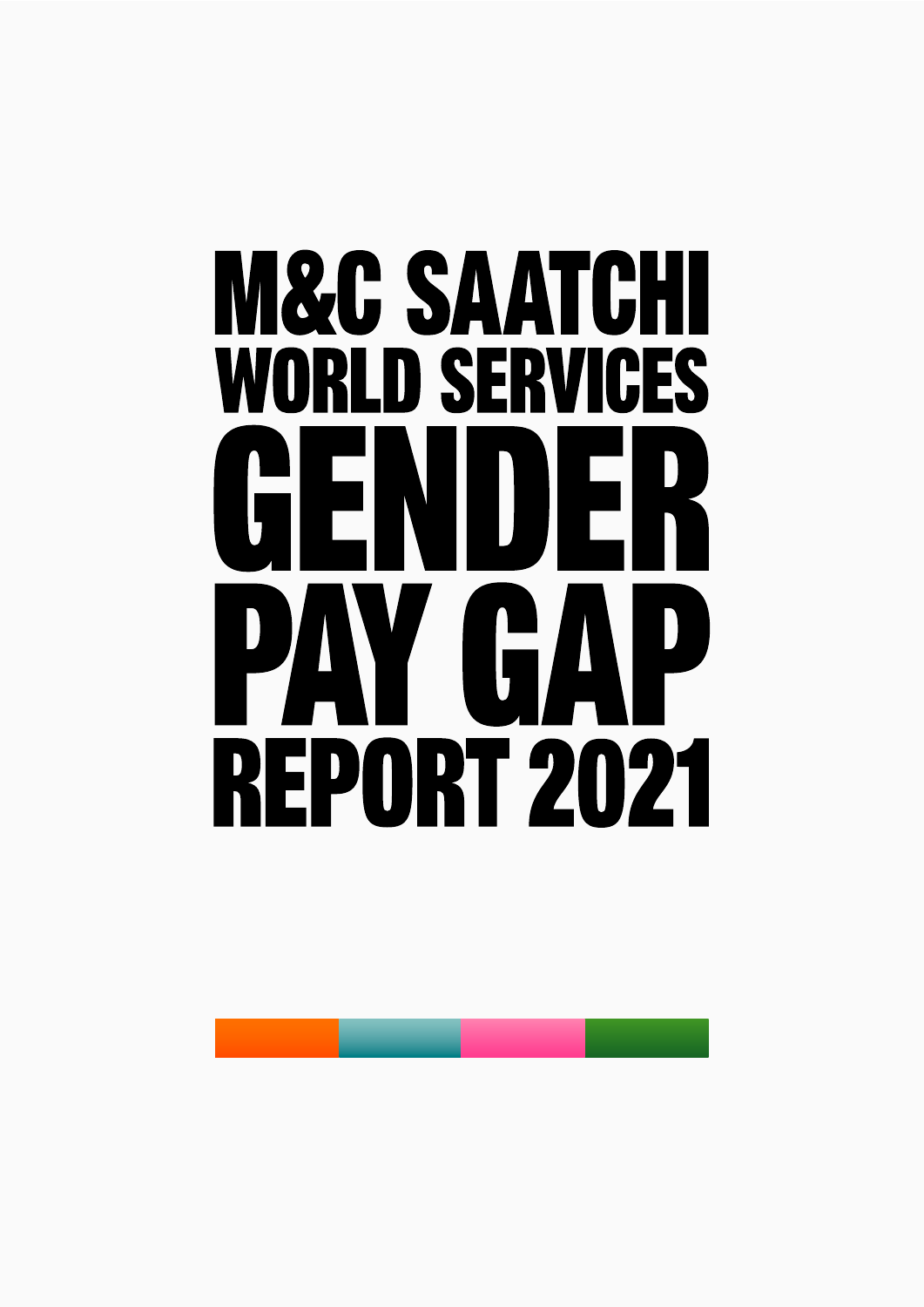## **GENDER PAY** gap report

M&C Saatchi World Services is M&C Saatchi Group's global and social issues business. We specialise in driving critical global and social change, protecting the planet and transforming lives for the better.

M&C Saatchi Group is made up of a number of smaller businesses, that individually had remained under the threshold of statutory reporting. Since 2018, we have chosen to report aggregated UK figures as part of our commitment to improving diversity and narrowing the gender pay gap.

As World Services now has more than 250 employees, for the first time we have a statutory obligation to publish a separate gender pay gap report.

This report shares our gender gap for 2021 – using snapshot data from 5th April. We've also shared data for 2020 and 2019 for comparative purposes.

Whilst we are pleased to see our mean and median pay gaps continue to be on a downward trend, we acknowledge that our gender pay and bonus gaps are still significant because of the disproportionate number of men in the most senior roles in our organisation.

With that, we recognise that our progress to date is not enough and we have more work to do, particularly around increasing the proportion of women in senior roles and addressing our gender bonus gap.

We understand the complexities inherent in making these changes, however, we are committed to tackling our challenges head on.

Together with the management team, we will continue to place Diversity, Equity and Inclusion (DE&I) at the heart of how we operate.

Our World Services and UK Group DE&I strategies, and the work of our Employee Led Networks, including the Equals (gender focused) and Family networks, will help us on this journey.

We confirm that the data and information presented in this report are accurate and meet the requirements of the UK Equality Act 2010 (Gender Pay Gap Information) Regulations 2017.

**Marcus Peffers**CEO World Services**Charlie Glynn** UK People Director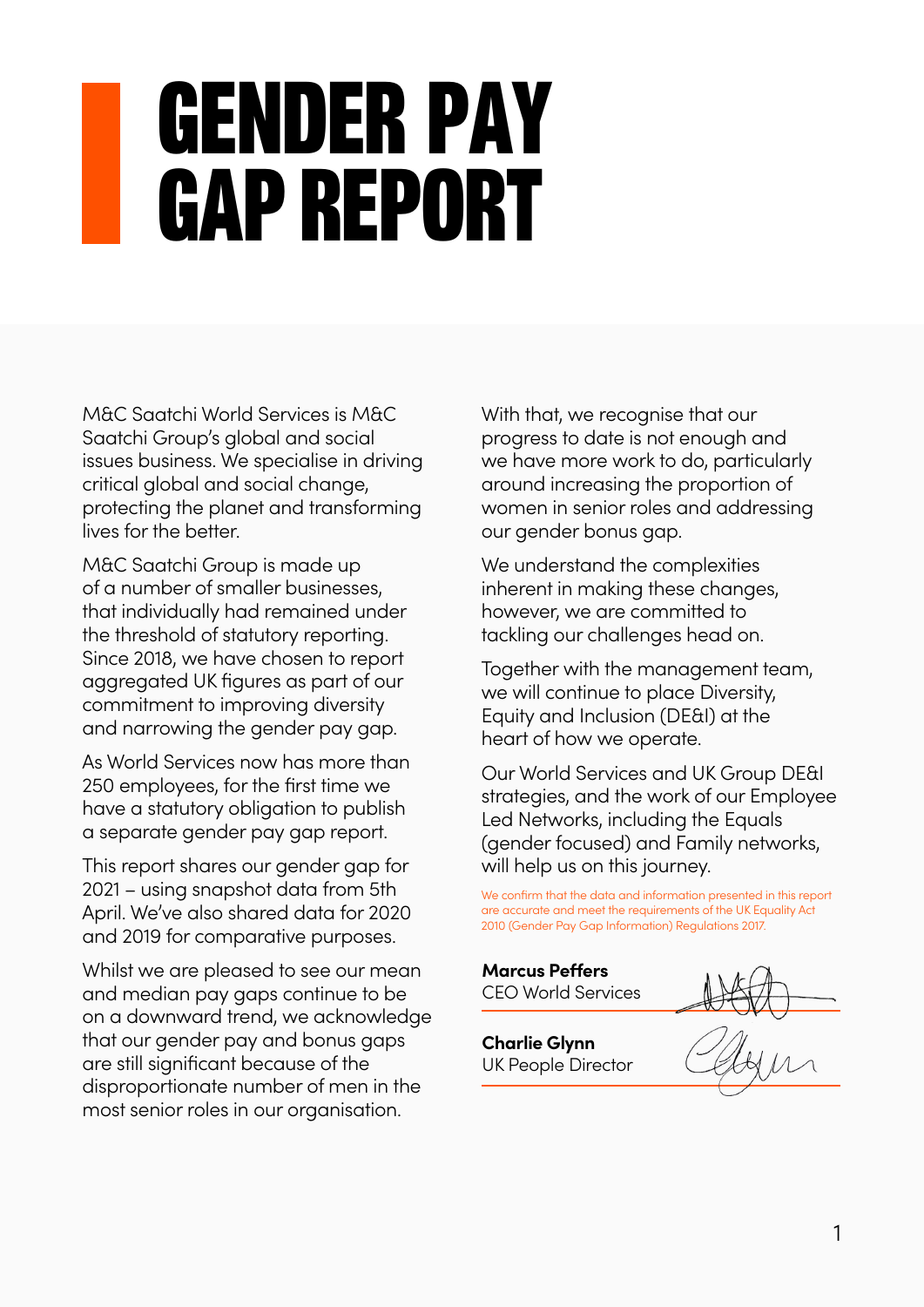### Gender balance

As of the 5th April 2021 (the snapshot date), the proportion of male and female employees at M&C Saatchi World Services is as follows.

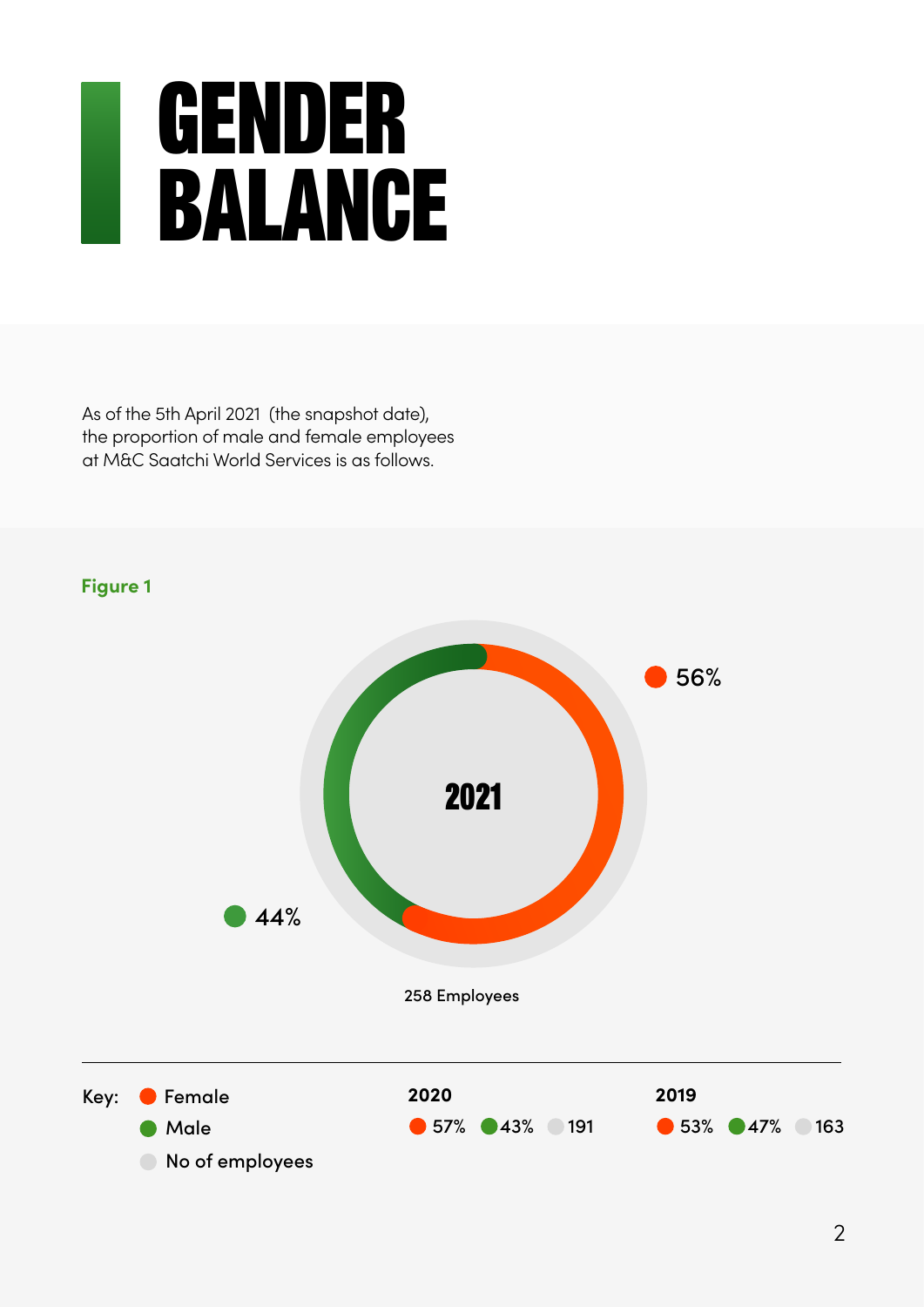### Genderpay gap

The gender pay gap shows the mean and median difference in hourly pay between all men and women employed in a business.

The mean pay gap highlights the difference in the average hourly rate of male and female pay.

The median pay gap highlights the difference between the midpoints in the range of male and female hourly pay.

This is not the same as equal pay, which is the legal requirement for all employees to be paid the same for doing the same or similar work.

In contrast, the gender pay gap looks at the average of hourly pay for male and female employees.

This report is based on the total full pay received by male and female UK employees**\*** during April 2021 (the relevant pay period).

Employees who were not in receipt of full pay have been excluded from the report as per the Government guidelines. These include employees in receipt of statutory maternity, paternity, adoption or shared parental leave pay, statutory sick pay, unpaid leave and Limited Liability partners. Five employees were excluded in 2021**\*\***.

**\***Employees included in pay gap reporting for 2021 – 253 employees, 2020 – 184 employees, 2019 – 160 employees

**\*\***Number of employees excluded for 2020 is 7 and 3 for 2019. The 2020 exclusions included employees on furlough leave under the Coronavirus job retention scheme and not topped up to their usual full pay.



As of the relevant pay period in 2021, on average women earn 27.6% per hour less than men.



At the midpoint, women earn 27.3% per hour less than men.

#### **Figure 2**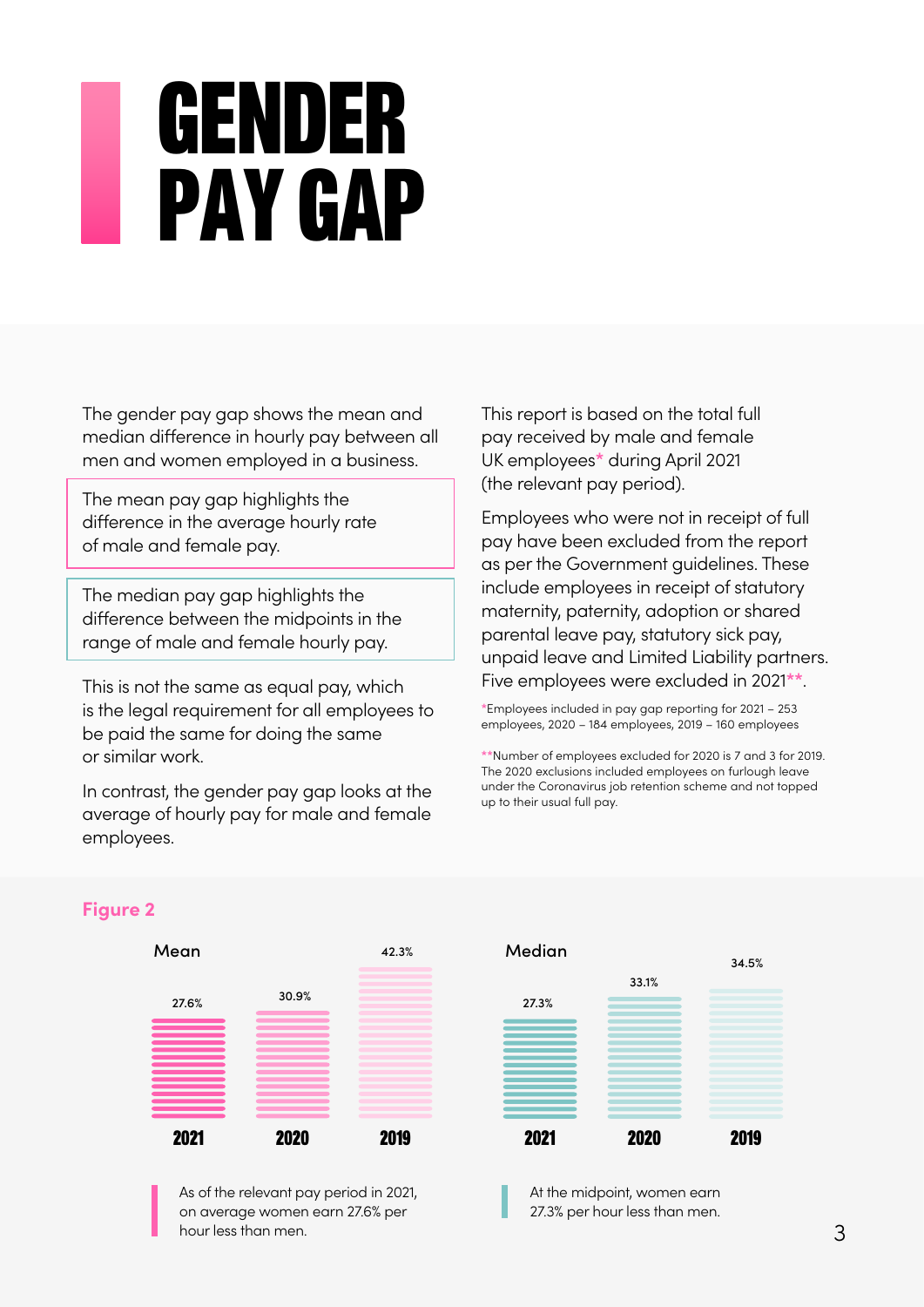### PA QUARTILES

Pay quartiles show the proportion of men and women in different pay bands, with the workforce divided into four equal parts (quartiles). The pay quartiles are based on mean hourly pay as of the relevant pay period.

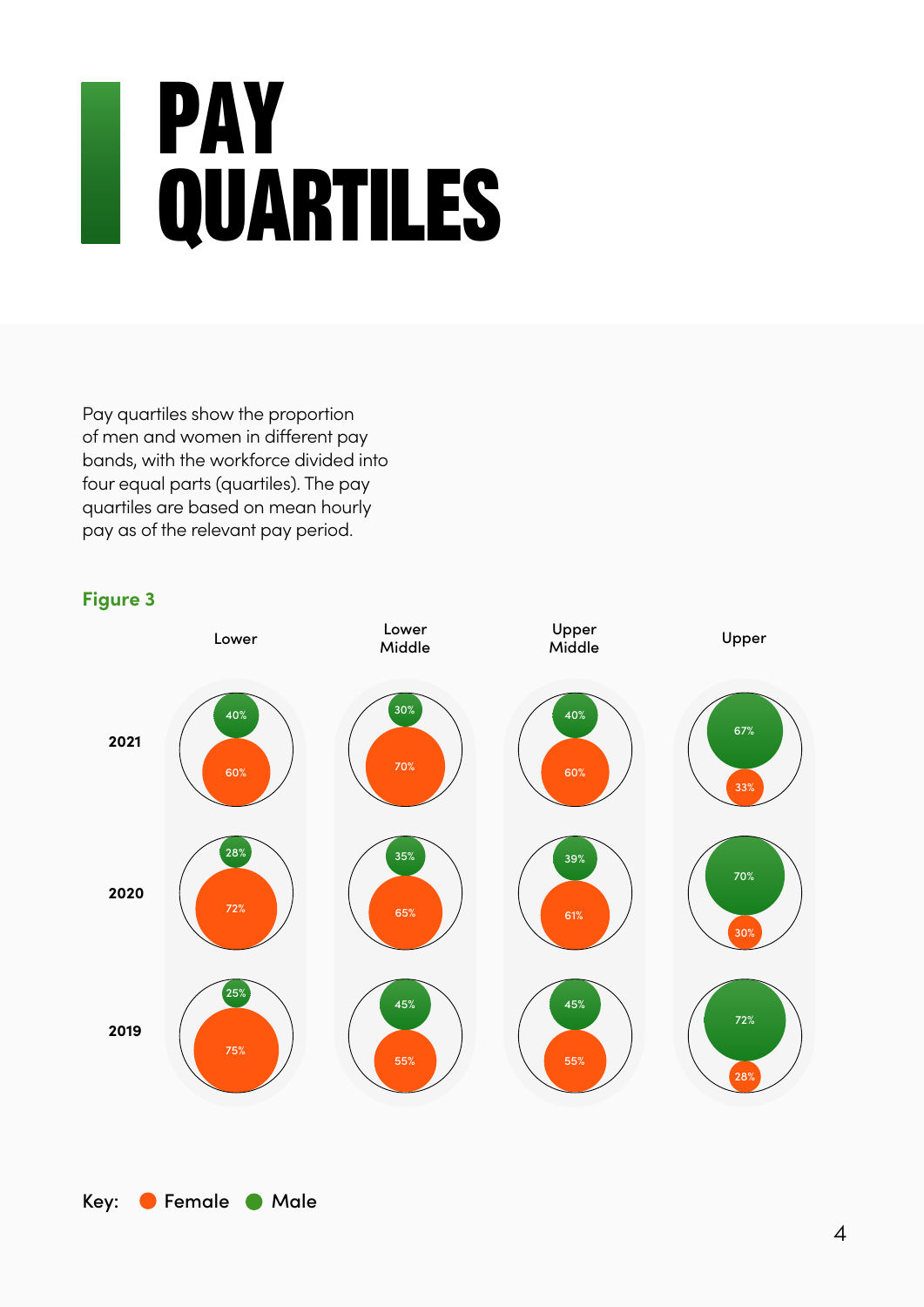### BONUS PAY GAP

This shows the mean and median difference in total bonus payments received by men and women in the 12 months preceding the relevant period.

The bonus gap information is based on the number of employees who received bonuses in 2021 which can be seen in Figure 5.



#### **Figure 4**

on average, women earn 84.1% less in bonus pay than men.

less in bonus payments than men.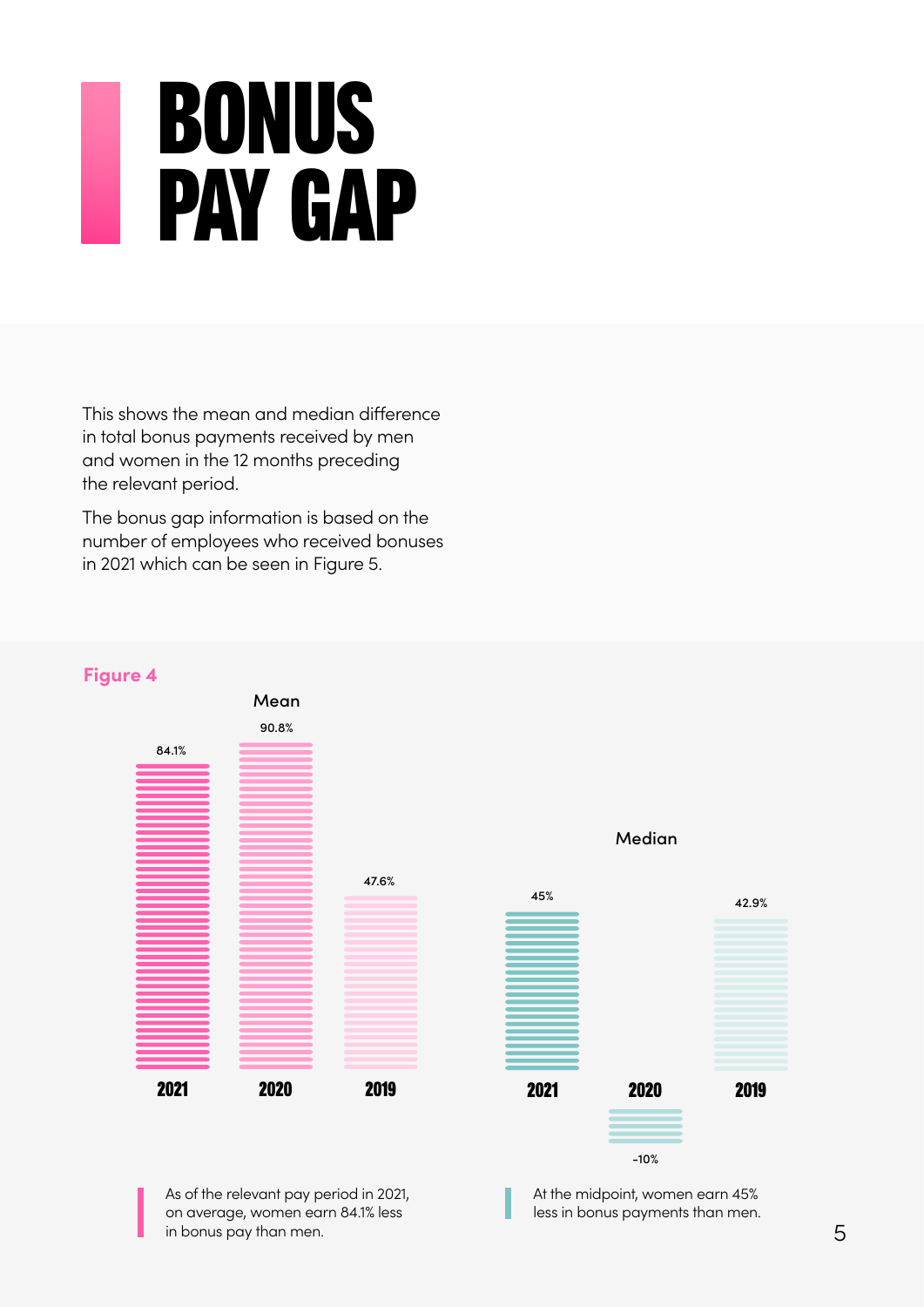## Proportion **RECEIVING BONUS**

The proportion of male and female UK employees**\*** who received a bonus in a 12-month period that preceded the relevant pay period is as follows:

**\***2021 – 85 Females, 63 Males, 2020 – 39 Females, 22 Males, 2019 – 49 Females, 44 Males.

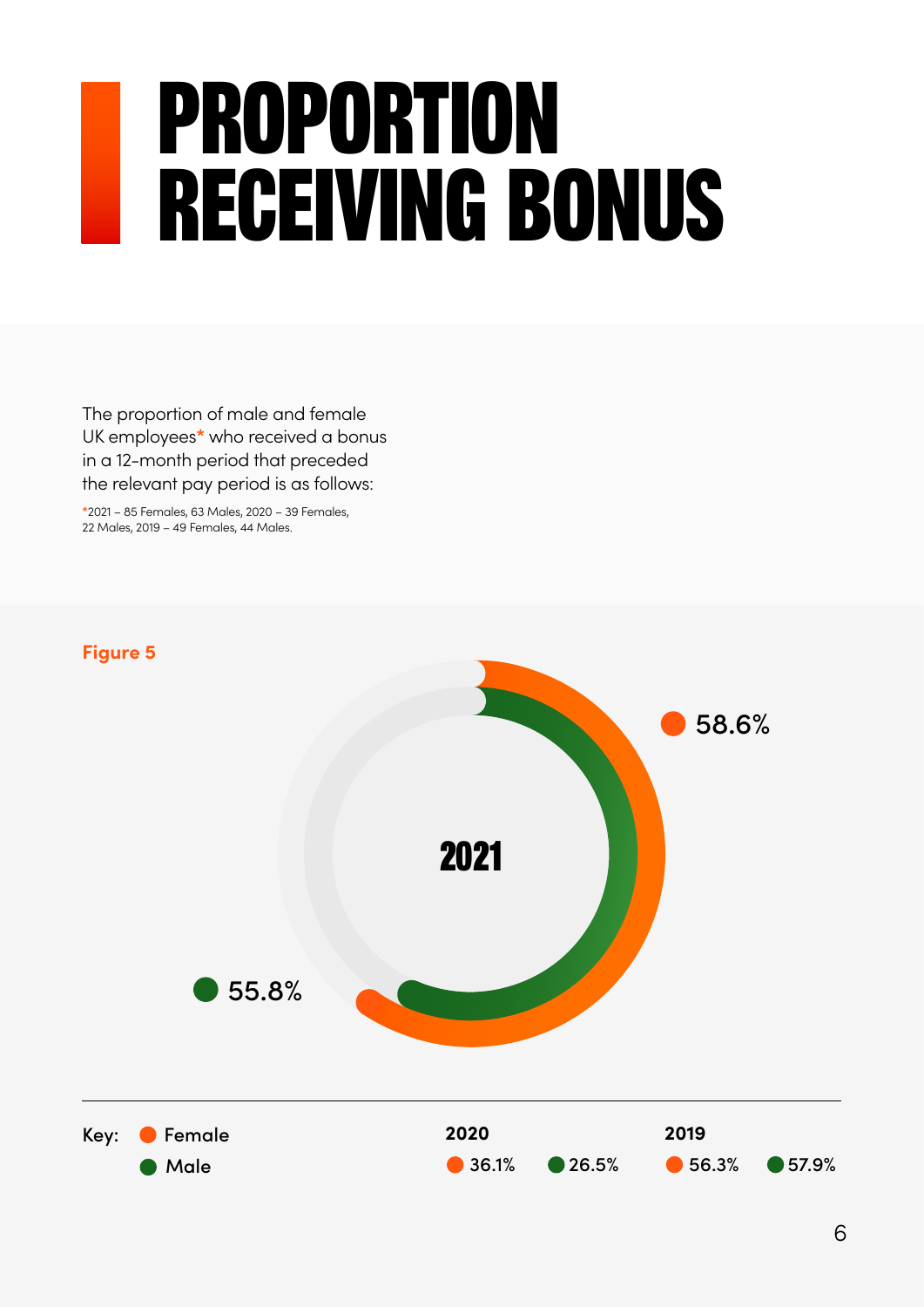### Understanding Our Pay Gap

When we collected our data on 5 April 2021, 56% of our employees were women and 44% were men.

Our mean gender pay gap was 27.6% and median gender pay gap was 27.3%. We are pleased to observe an ongoing downward trend since 2019. Over this three year period, we have seen a close to 15% improvement in the mean gender pay gap and a 7% improvement in the median gender pay gap.

We are heartened to observe an ongoing increase in the proportion of women in the upper pay quartile since 2019 – from 28% to 33% (figure 3). This demonstrates a welcome increase in the proportion of women occupying our most senior positions

We also note an increase in the proportion of women receiving a bonus from 56.3% in 2019 to 58.6% in 2021 (figure 5).

Whilst there has been an increase in the proportion of women in the upper pay quartile, this proportion remains lower than the overall proportion of women in the business. We also continue to see women over-represented in the lower and lower middle pay quartiles. We will continue our efforts to address this imbalance and increase the number of women in senior positions over time, and to achieve greater balance between the genders in the lower and lower middle pay quartiles.

Though we have seen more women than men receive bonuses this year, the gap in mean average bonus pay between men and women remains sizable at 84.1% in 2021. The significant gap in the mean average reflects the disproportionate number of men who occupy senior positions and have been awarded significant bonuses.

Moving forward we remain committed to reviewing and evolving our remuneration practices, as well as increasing the number of women who occupy senior positions to address this imbalance in bonus pay across the genders.

Overall, we are pleased to recognise an improvement in our gender pay gap whilst recognising that the gap continues and ongoing interventions are necessary to reduce and eliminate it overtime.

We are committed to stepping up our efforts around DE&I and further embedding the UK Groupwide DE&I strategy.

We will evolve our strategy and roadmap over time and provide regular updates both internally and externally on our progress.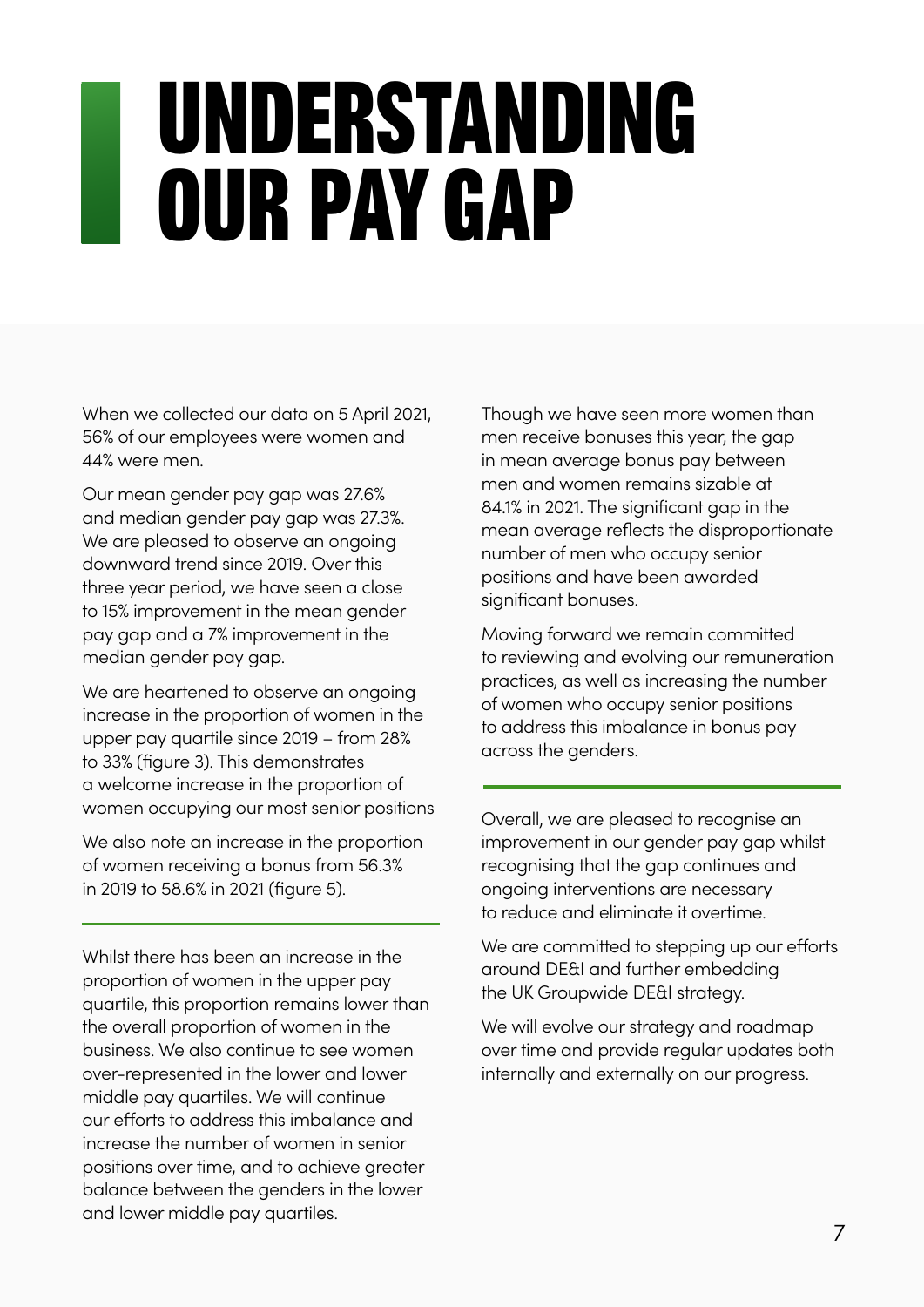## Actions Taken and Going Forward

We have sought to address gender representation and the gender pay gap with the following recent actions:

- Delivering a World Services' Lived Experience Survey and qualitative research to better understand employees' experiences and perceptions on diversity, inclusion and discrimination across M&C Saatchi UK World Services to feed into a targeted programme of DE&I activity.
- **•** Supporting the creation of, and implementation of, the UK Group DE&I strategy that fosters an inclusive environment and values difference with a roadmap of planned actions and interventions.
- Cocreating and delivering a leadership development journey for our CEO to drive inclusive behaviours and foster an inclusive culture.
- **•** Mandating diverse candidate shortlists for all senior roles.
- **•** Introducing the Connected Talent Initiative to provide more internal career development opportunities
- **•** Supporting the Group Employee Led Networks.
- **•** Offering Domestic Abuse training for colleagues.
- Supporting two World Services' colleagues to Co-Chair the Equals network that delivered International Women's Day 2021 events.
- **•** Working closely with DEI focused recruiters to bring in a more diverse team.

#### **Going Forward**

Reducing our current pay gap remains a priority for us.

#### **Our actions for 2022 will include:**

- **•** Creation of a DEI committee in World Services.
- **•** A World Services specific DE&I strategy that will support gender inclusivity at all levels.
- **•** Participation in Group wide Apprenticeships schemes to encourage the hiring of talent from under-represented groups including women.
- **•** Embedding of the Group wide DE&I strategy.
- **•** We will continue to openly share our findings and insight with the wider business.